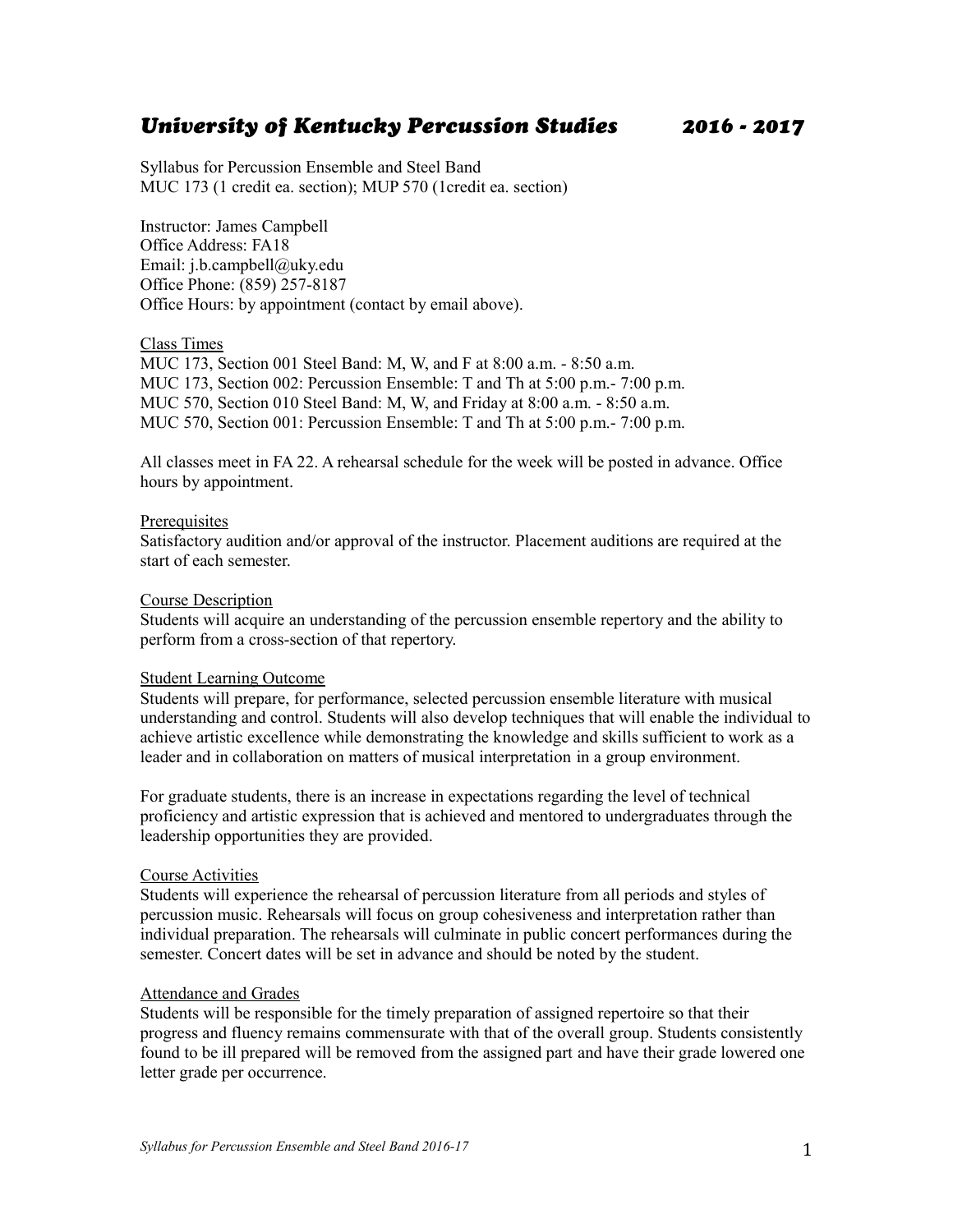Attendance becomes very important to this class since all players are assigned to unique parts. Grades will be lowered 1(one) letter for each unexcused absence. Student grades will be lowered 1/2 (one-half) letter if they are present, but not prepared to rehearse at the beginning of the morning class time, or more than 10 minutes late in beginning the afternoon rehearsal. Since concerts constitute the culmination of the course preparation, an absence at a performance will result in failure of the course.

All students are required to set-up and strike after each concert. Everyone will remain until all equipment is returned to its proper storage area. Grades will be lowered 1(one) letter for each unexcused absence at set-up or strike. Grades will be lowered 1/2 (one-half) letter if they are late to an assigned set-up or strike.

#### **Other**

Students are financially responsible for the music and equipment they are assigned. Any student who loses their assigned music must replace the entire composition or provide an original published version of the lost part/score.

Unless otherwise notified, the dress for UK Percussion Ensemble concerts will be either solid black or blue long sleeve shirt/blouse (specified in advance of concert), with black slacks/skirt and black dress shoes (No athletic shoes). Most large ensembles in the School of Music ask participants to provide a tuxedo/black dress for concert performances as well. Dress for the UK Steel Band programs is casual, but defined in advance of each event.

# Excused Absences

Students need to notify the professor of absences prior to class when possible. S.R. 5.2.4.2 defines the following as acceptable reasons for excused absences: (a) serious illness, (b) illness or death of family member, (c) University-related trips, (d) major religious holidays, and (e) other circumstances found to fit "reasonable cause for nonattendance" by the professor.

Students anticipating an absence for a major religious holiday are responsible for notifying the instructor in writing of anticipated absences due to their observance of such holidays no later than the last day in the semester to add a class. Information regarding dates of major religious holidays may be obtained through the Ombud (859-257-3737.

Students are expected to withdraw from the class if more than 20% of the classes scheduled for the semester are missed (excused or unexcused) per university policy.

# Verification of Absences

Students may be asked to verify their absences in order for them to be considered excused. Senate Rule 5.2.4.2 states that faculty have the right to request "appropriate verification" when students claim an excused absence because of illness or death in the family. Appropriate notification of absences due to university-related trips is required prior to the absence.

University Health Service (UHS) does not provide students with excuses for absences or tardiness from classes due to illness or injury. Class attendance is an administrative matter between faculty and students. This policy reinforces the students' responsibility to communicate directly and proactively with faculty about conditions that interfere with their class attendance. Part of the mission at UHS is to teach appropriate health care consumerism. The practice of providing medical excuses sends mixed messages to students about the appropriate use of health care resources. UK has established a 3-tier system for students to communicate with professors